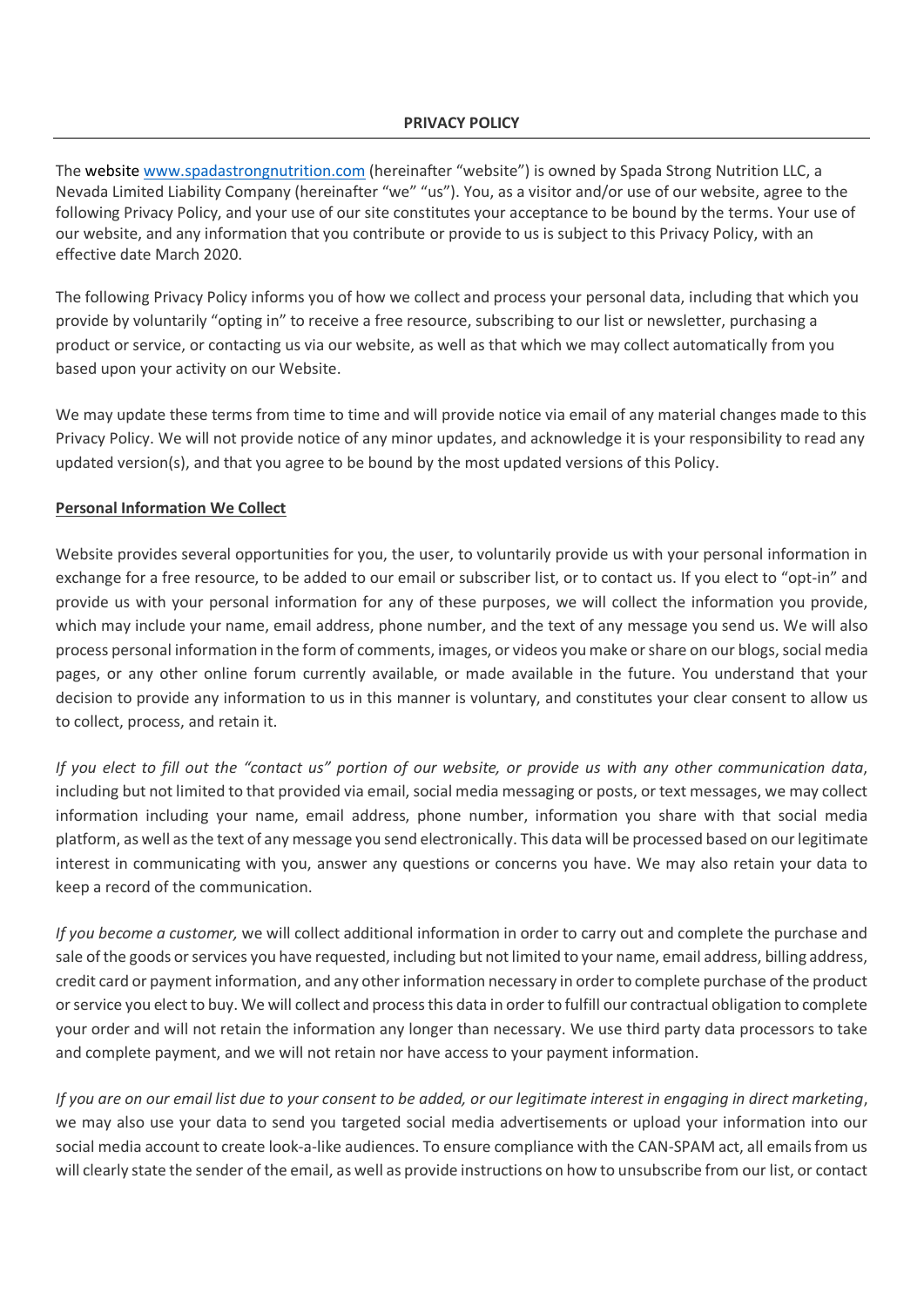us with any questions or concerns.

*We may also collect information through Automatic Data Collection Technology.* We may use or send standard "cookies" to identify your browser from time to time. We do not include any personally identifiable information in cookies, and will not employ any other mechanisms (other than those discussed above) to capture data on our website. We may use both session cookies (which expire once you close your browser) and persistent cookies (which stay on your computer until you delete them). You can accept or decline cookies using your web browser settings. If you choose to disable cookies, some areas of Website may not work properly or at all. Website does not respond to Do Not Track signals sent by your browser.

We may also collect data about how you use Website, your browsing actions or patterns, computer equipment, IP address, internet connection, and other similar choices you make, including via Google Analytics and Facebook Pixels, in order to obtain statistical data, improve our website and offerings, and ensure you receive information relevant to you. If we utilize this technology, we will use them in compliance with all policies of these third party companies. We may receive personal data from third parties including Google, social media platforms, search engines, Paypal, Stripe, and other third party payment processing companies.

**Lawful Grounds for Processing:** In order to ensure compliance with the European Union's General Data Protection Regulation ("GDPR") we confirm we have lawful grounds for processing the information we collect from you. If you provide your personal information via our "contact us" page or send us any other form of electronic communication, we will process your data based upon our legitimate interest to respond to user or customer inquiries. If you elect to receive communication from us by "opting in" and provide us with your name and email address in exchange for a free resource or training, or if you purchase from us, we will process your data for the purpose it was collected based on your affirmative consent to do so, and may periodically send you additional email marketing based upon our legitimate interest in marketing to those that have shown an interest in our products or services. We may also give you the option to be added to our email list, in order to receive our newsletter, information about our products and services, and other information we believe may be of interest to you based upon your decision to opt-in to one or more of our free resources, and will obtain your consent to do so. You may withdraw consent at any time by contacting us and requesting your information be edited, updated, or deleted. We do not collect any sensitive data, nor any information regarding criminal offenses or convictions.

### **How and Why It's Collected**

We collect your personal information when you voluntarily, directly provide it to us to receive a free or paid resource, product, or service, or when you fill out a form or send an email to contact us, and we do so in order to provide you with the resource you have indicated you'd like to receive. We may also track your future interactions with our content, and use your personal information to keep you informed about the products and services you have elected to receive, as well as any linked or similar products or services we think you may be interested in. The information will be collected by us following your choice to manually enter it in, and click to be added to our list. No such information will be collected without your taking action to be added to our list, or in exchange for a free resource.

We may also receive data from third parties like Google Analytics, Facebook and other advertising platforms, providers of technical or payment services as needed, and other similar third parties. We do our best to only utilize third parties who have been deemed GDPR-compliant, and whom we have either completed a data processing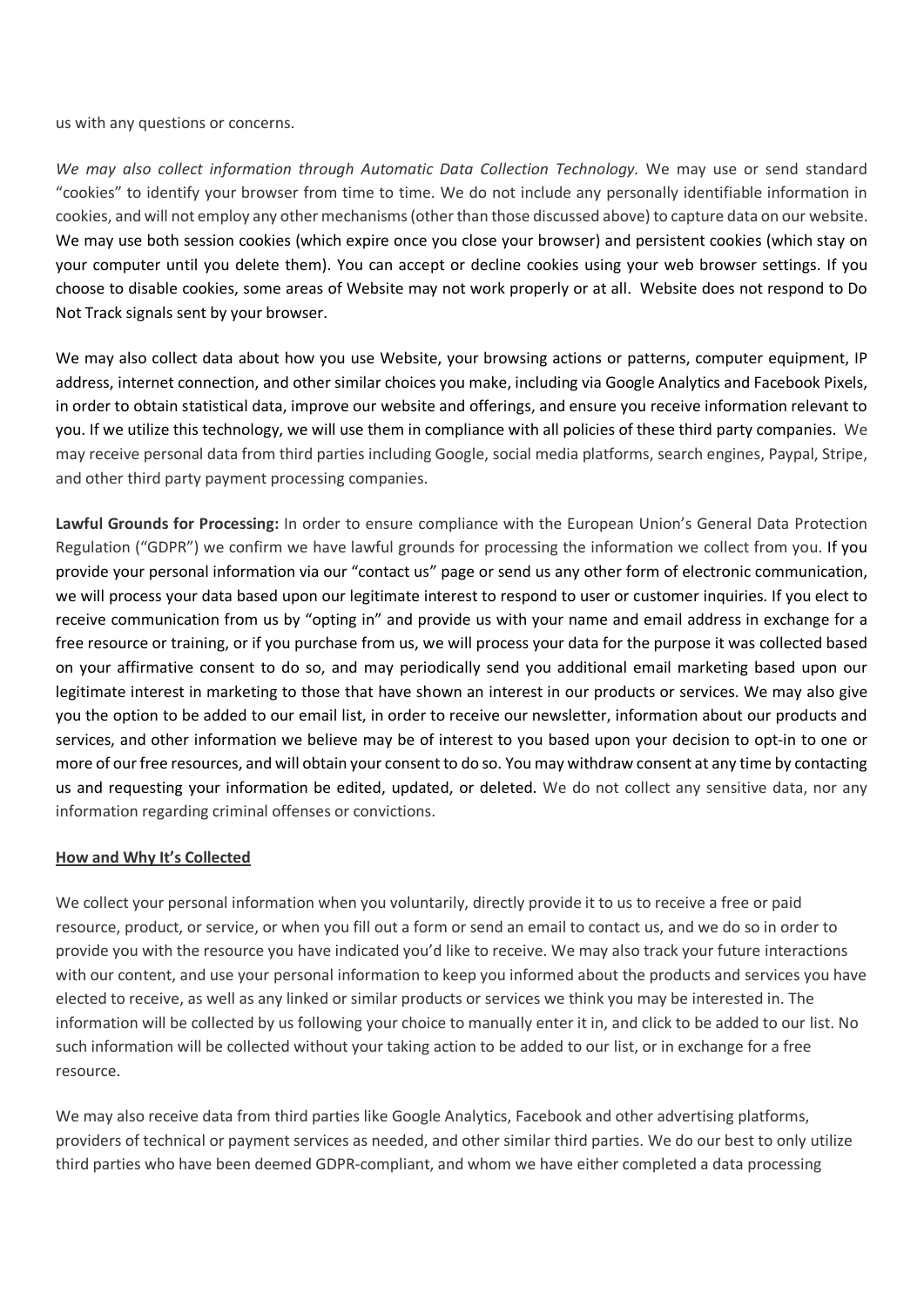agreement with, or have reviewed and confirmed their policies regarding data processing to ensure compliance.

### **How We Use Your Information You Provide**

You have the right to know and understand how your information is used. We will use the personally identifiable information you voluntarily give us in order to carry out the service or product you requested, including free resources, trainings, newsletters, periodic promotional emails, and to notify you about any changes to our policies or services. We may also use your personal information to form "look-a-like" audiences in our digital marketing campaigns, which includes uploading your information into our social media advertising campaign.

If you purchase something from us, we will use your billing address and credit card information to complete your desired purchase or purchases only, and will not store or share any such information. By providing this information to us, you understand and agree that we may use and store such information to send emails, bill credit cards in exchange for programs or products purchased, or utilize comments for marketing purposes.

If you make a purchase from us, we may also use your personal information to send necessary updates to our products or services you have purchased, or to keep you informed of any necessary information relating to our products or services.

*Non-Personally Identifiable Information*: Additional non-identifying information that is collected may be used to provide an overview of how people are accessing and using Website; it is not used for any additional purposes, and Website does not use any such data to make automated decisions. We may also record some or all information to help create a better user experience. We may use information such as your IP address to help diagnose technical problems with servers or our website, and to determine which portions of our website receive the most traffic, to understand which content is the most useful to our visitors. Your IP address will not personally identify you, and may be used in such limited purposes as outlined above, in order to improve user experience.

### **How Information is Stored and Shared**

You have the right to know what information is stored (and not stored) and how it is processed. Your information is stored through a data management system, and it is important to us to take appropriate measures to ensure your information is kept confidential. You understand that there are limited purposes where we will share your confidential information, including with those who are providing technical support for our website, or those who are members of our team, including legal and accounting. Any parties who will have access to your information will keep such information confidential and will never share with any unrelated parties to the best of our abilities. Information provided by you will never be shared, sold, or given to any other company or person without your consent, other than what is required to complete a purchase or request you have made, unless required to do so by law, or any governmental requirements. We require all such third parties to treat your personal information in accordance with the law, and only allow them to process your personal data for specific, necessary purposes.

Please be aware we may disclose information provided if we are required to do so by law, or if there is an honest, good faith belief that such disclose is necessary to protect the rights of our website or of Spada Strong Nutrition LLC that any portion of our policies are being violated, to prevent or mitigate a belief that a crime may being committed, or to protect that safety or rights of our other uses. This information may also be shared as a result of the sale of Spada Strong Nutrition LLC or any branch of the company, as well as with any joint venture partners or affiliate marketers, should we deem it necessary to share such information. We will always take all reasonable measures to protect and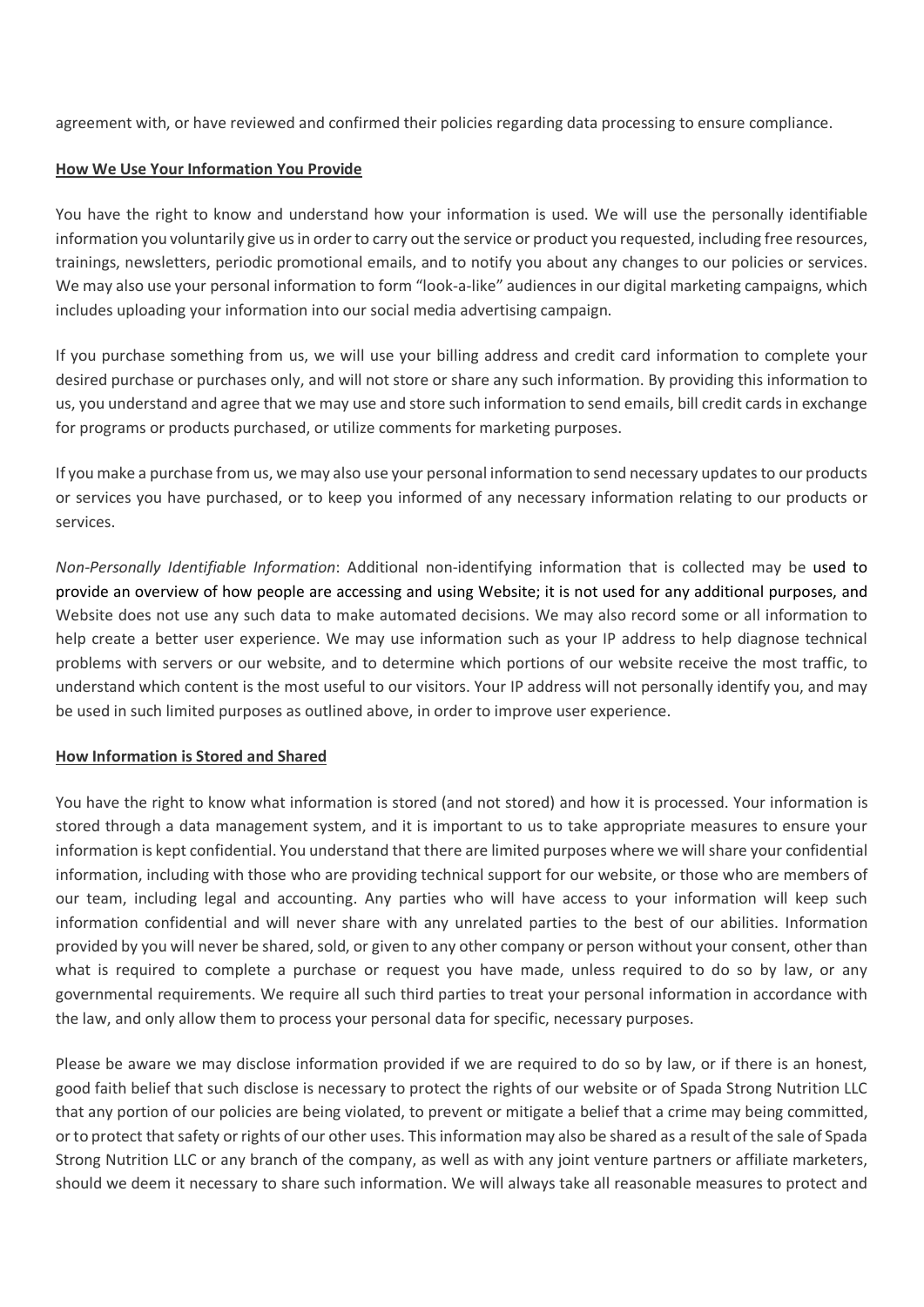safeguard your information.

This website, and the servers and parties which made this website available on a global scale, are located within and operate within the United States. The internet laws of the United States and Nevada govern any and all matters relating to this Website, including content, as well as the principles of the General Data Protection Regulation (GDPR) as they apply to residents of the European Union. Any information you choose to provide through this website, including subscribing to a newsletter, opting-in to receive a free gift, or purchasing something will be transferred to the United States for processing. That information may then be transferred within the United States or back out of the United States to other countries outside of your country of residence, depending on the type of information, and how it is stored by us. If transferred to another country, it may not have data protection laws that are as comprehensive or protective as those in your country of residence; however, our collection, storage, and use of your Personal Information will at all times be governed by this Privacy Policy. By visiting our Website, you acknowledge this information, and by submitting any personal information onto our Website, you hereby authorize this transfer and processing of information.

By collecting and using your personal data, We are acting as a data controller, meaning we determine what information is collected, how long it is stored, and what the Personal Information will be used for. We utilize a third-party company to act as a data processor, which stores information such as names and email addresses that make up our email list. To the best of our ability, we have researched and concluded that all third party data processors we use have advised us they are compliant with the General Data Protection Regulations as well.

## **Information Protection & Security**

We use commercially reasonable methods to safeguard your personal data, including that which you provide to use, and that which we collect automatically, by using reasonable online security measures, and sharing your data with reputable third party vendors that are compliant with generally accepted security and safety measures. We utilize a Secure Sockets Layer (SSL) on our website in order to assist in the secure transfer of information; however, it can never be guaranteed. Should We become aware that a data breach has occurred, We will timely notify the necessary parties with as much information as we have available.

While our team does our best to protect the information we collect, and prevent any misuse, unauthorized access, or disclosure, you understand that we cannot be responsible should an unauthorized third party obtain access to our information, without our consent. Should our website be tampered with, you understand that your personal information may be accessed by these unauthorized parties. You agree that we are not responsible for any such actions, and acknowledge you will hold us harmless should your information become intercepted in this way without our knowledge, permission, or consent, which includes a release of any and all claims related to use of such information by such an unauthorized party.

We have determined it is not required to appoint a Data Protection Officer, as our core activities do not consist of processing operations that require regular and systematic monitoring of data subjects nor do we process sensitive categories of data on a large scale.

## **Data Retention**

We will retain the minimum amount of Personal Information required of yours, including name, email address, and behavior tracking, as long as you elect to remain on our mailing list, and any additional Personal Information as long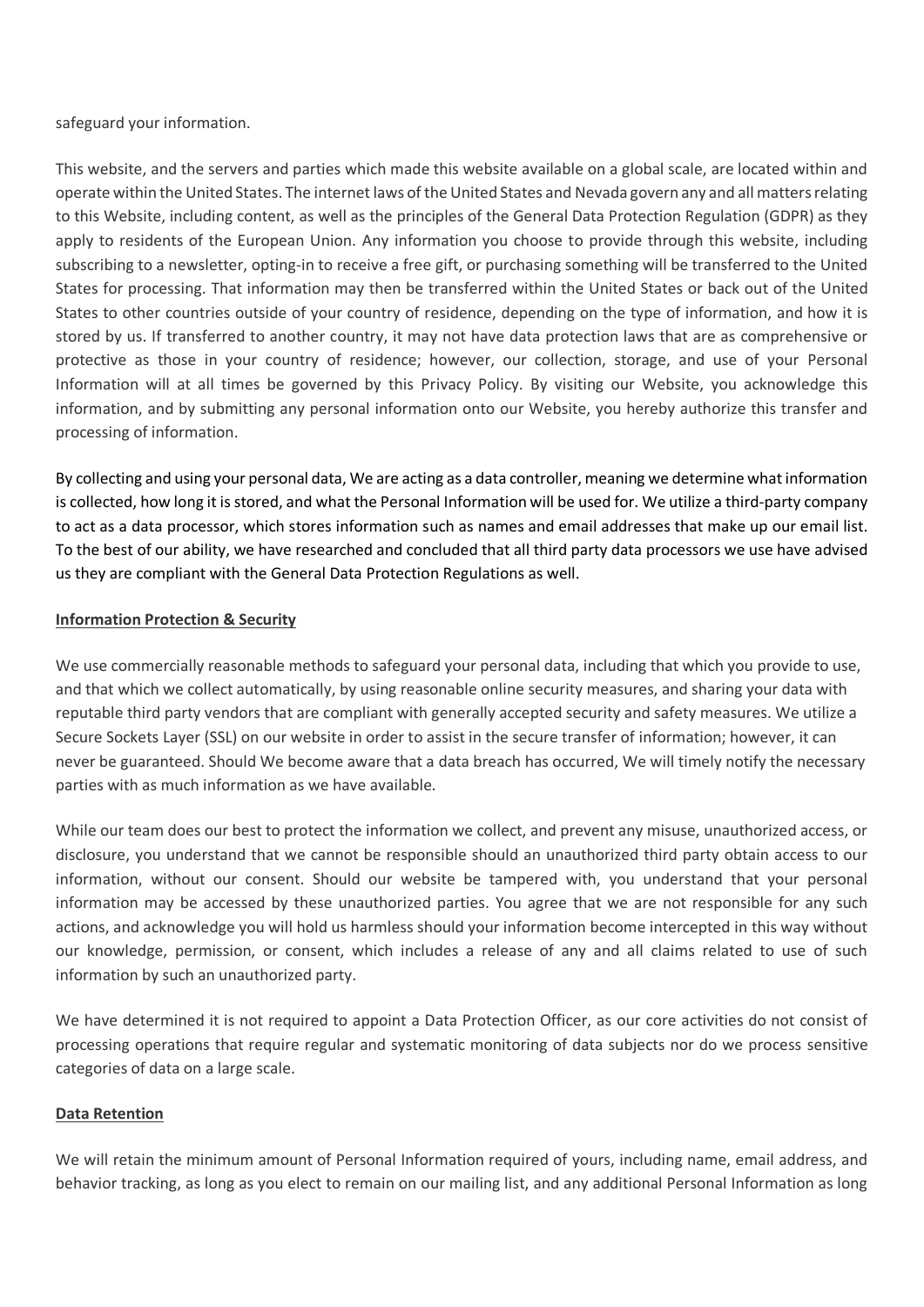as it is needed in order to fulfil the purpose for which it was initially collected, such as completing a purchase. We will also retain and use collected information as necessary in order to comply with any legal obligations, resolve any disputes, or as otherwise reasonably determined. If at any point you elect to be removed from our database, your information will be deleted, and no longer retained.

## **Your Rights to Control Your Information**

You have the right to update, edit, or delete your information from our database. You may "unsubscribe" from our list at any time, by clicking the "unsubscribe" button at the bottom of any email we send you from our list. Should you wish to request access to information that Spada Strong Nutrition LLC has about you, correct or edit any information, or unsubscribe from our email list, and/or remove or delete your information from our database, you also have the option to do so at any time, free of charge, by reaching out to us at:

# Spada Strong Nutrition LLC 11636 Aruba Beach Ave. Las Vegas, NV 89138 spada.strong.nutrition@gmail.com 702-286-5956

**Right of Access, Right to Rectification Right to Restriction of Processing, Right to Data Portability**: You have the right to request information about how your data is being used, request a copy of the data we have, correct or edit data you initially provided us, restrict how we process your data in certain circumstances, receive your personal data in order to use it elsewhere. Please contact us at the above email address for more information.

**Right to be Forgotten:** You have the right to withdraw your consent to give us your Personal Information by clicking the "unsubscribe" link at the bottom of any email we send to you. Once unsubscribed, we will remove you from our list, and you should not receive any further emails from us, absent a technical glitch.

## **Third Party Links – Not Included Under This Policy**

We may provide links to other websites on our website, from time to time. Unless otherwise stated, this Privacy Policy only covers information that we collect from you on our website, which is expressly controlled by us. You understand that should you click on a link and be taken to another website, this Privacy Policy does not attach, and we have no control, responsibility, or liability for content, activities, or policies of any other company, website, or individual. You acknowledge and agree that we are not responsible for the privacy policies or practices of third parties, and that you understand you will need to review the privacy policy of each individual website to confirm their specific policies.

## **COPPA Compliance**

You must be 18 years old or older to gain access to our website and must have the requisite mental capacity to enter into this Privacy Policy. This website is not intended for those under 18, in compliance with COPPA (Children's Online Privacy Protection Act.), and we do not knowingly collect or request any information from or market to children under the age of 18.

If we learn we have collected or received personal information from a minor under 18, we will delete this information, and/or attempt to obtain parental consent. If you have any reason to believe we may have unknowingly collected data from a minor, please let us know by sending us an email at spada.strong.nutrition@gmail.com.